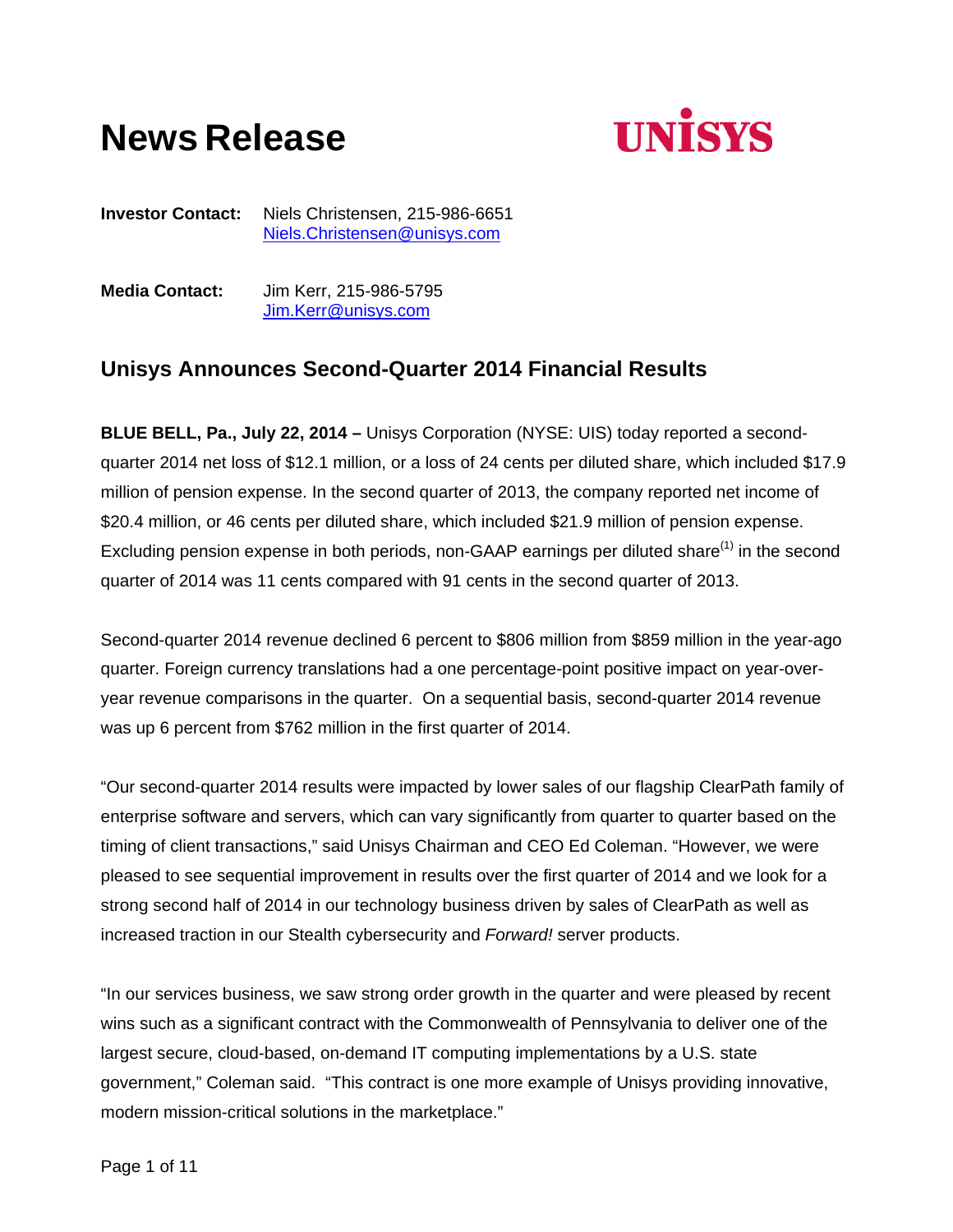# **Second-Quarter Company and Business Segment Highlights**

Second-quarter 2014 North America revenue declined 10 percent while international revenue declined 3 percent from the second quarter of 2013. On a constant currency<sup>(2)</sup> basis, international revenue declined 4 percent compared with the second quarter of 2013 as declines in Asia-Pacific offset growth in Europe and Latin America.

On lower revenue, second-quarter 2014 gross profit margin declined to 20.5 percent from 23.4 percent in the second quarter of 2013. Operating expenses (SG&A and R&D expenses) decreased 8 percent from the year-ago period. The company reported a second-quarter 2014 operating profit of \$15.8 million, or 2.0 percent of revenue, compared with an operating profit of \$38.0 million, or 4.4 percent of revenue, in the second quarter of 2013.

Second-quarter 2014 services revenue declined 4 percent from the second quarter of 2013 as growth in outsourcing and core maintenance was more than offset by declines in systems integration and infrastructure services. Reflecting the lower services revenue, second-quarter 2014 services gross profit margin declined to 16.8 percent from 18.2 percent a year ago. On reduced operating expenses, services operating profit margin was consistent year-over-year at 4.0 percent.

Second-quarter 2014 services orders showed substantial gains both sequentially and from yearago levels driven by growth in outsourcing orders. Services backlog at June 30, 2014 was \$4.7 billion, down 2 percent from December 31, 2013 levels.

Second-quarter 2014 technology revenue declined 21 percent from the second quarter of 2013 driven primarily by lower sales of ClearPath enterprise servers and software. Reflecting the lower ClearPath sales, second-quarter 2014 technology gross profit margin declined to 50.2 percent compared with 59.4 percent in the year-ago quarter and technology operating profit margin declined to 1.9 percent compared with 23.9 percent in the year-ago quarter.

# **Cash Flow and Balance Sheet Highlights**

Unisys generated \$3 million of cash from operations in the second quarter of 2014, including \$48 million of pension contributions. In the second quarter of 2013, the company generated \$16 million of cash from operations, which included \$35 million of pension contributions. Capital expenditures in the second quarter of 2014 were \$45 million compared with \$38 million in the year-ago quarter. After capital expenditures, the company used \$42 million of free cash<sup>(3)</sup> compared with \$22 million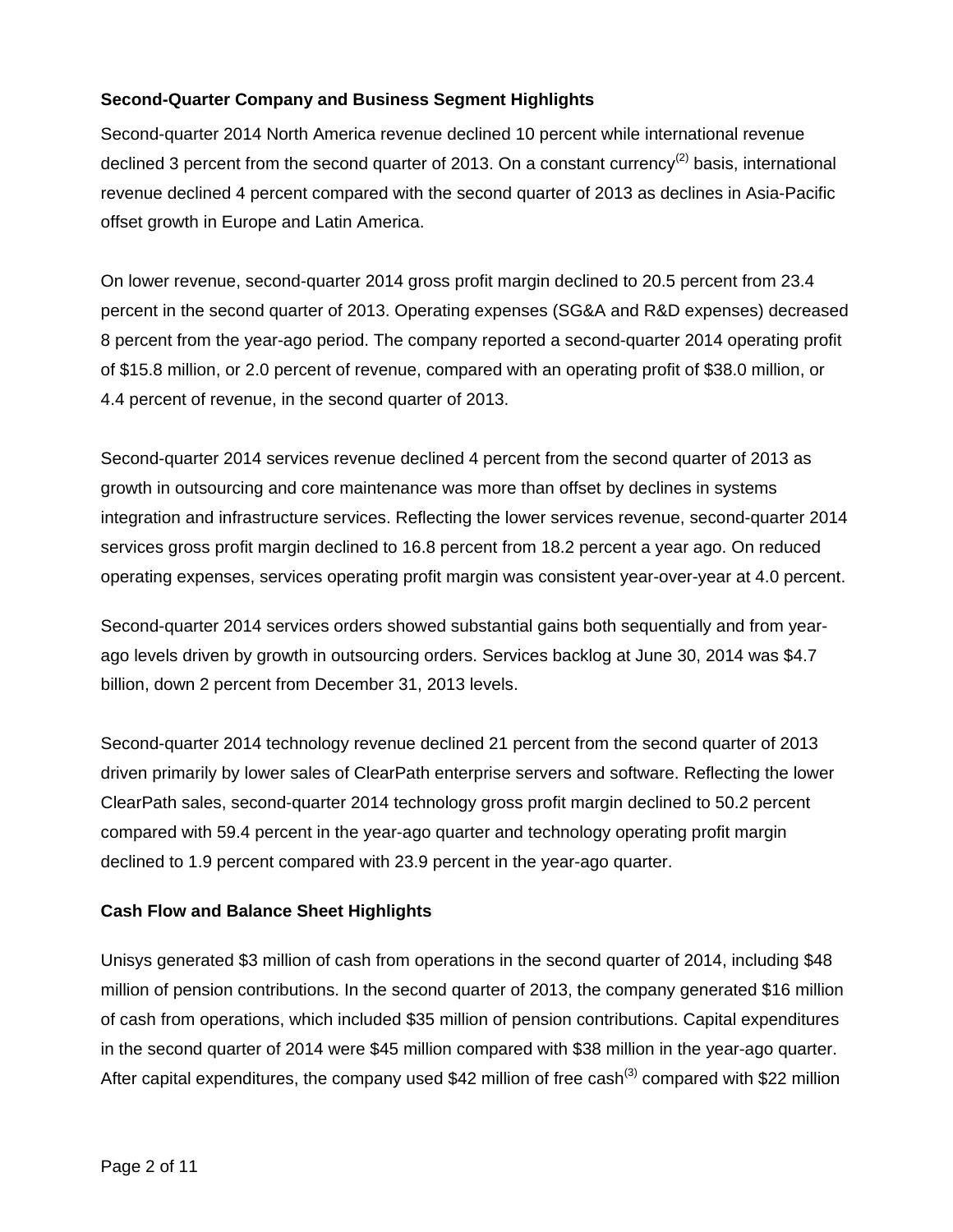of free cash usage in the second quarter of 2013. Free cash flow before pension contributions was \$6 million in the second quarter of 2014 compared with \$13 million in the year-ago quarter.

During the second quarter of 2014 the company returned \$13.1 million to shareholders through the repurchase of common shares. Overall, through June 30, 2014 the company has repurchased a total of \$25.7 million of common shares under a \$50 million share repurchase authorization that expires on December 31, 2014.

At June 30, 2014, the company reported a cash balance of \$574 million and total debt of \$210 million.

# **Non-GAAP Information**

Unisys reports its results in accordance with Generally Accepted Accounting Principles (GAAP) in the United States. However, in an effort to provide investors with additional perspective regarding the company's results as determined by GAAP, the company also discusses, in its earnings press release and/or earnings presentation materials, non-GAAP information which management believes provides useful information to investors. Our management uses supplemental non-GAAP financial measures internally to understand, manage and evaluate our business and assess operational alternatives. These non-GAAP measures may include non-GAAP earnings per diluted share, free cash flow, free cash flow before pension contributions, and constant currency.

Our non-GAAP measures are not intended to be considered in isolation or as substitutes for results determined in accordance with GAAP and should be read only in conjunction with our consolidated financial statements prepared in accordance with GAAP. (See GAAP to non-GAAP reconciliations attached.)

(1) **Non-GAAP earnings per diluted share -** The company recorded pension expense of \$17.9 million and \$21.9 million during the second quarters of 2014 and 2013, respectively. In an effort to provide investors with a perspective on the company's earnings without these expenses, they are excluded from the non-GAAP earnings per diluted share calculations.

 (2) **Constant currency** – The company refers to growth rates at constant currency or adjusting for currency so that the business results can be viewed without the impact of fluctuations in foreign currency exchange rates to facilitate comparisons of the company's business performance from one period to another. Constant currency for revenue is calculated by retranslating current and prior period results at a consistent rate. This approach is based on the pricing currency for each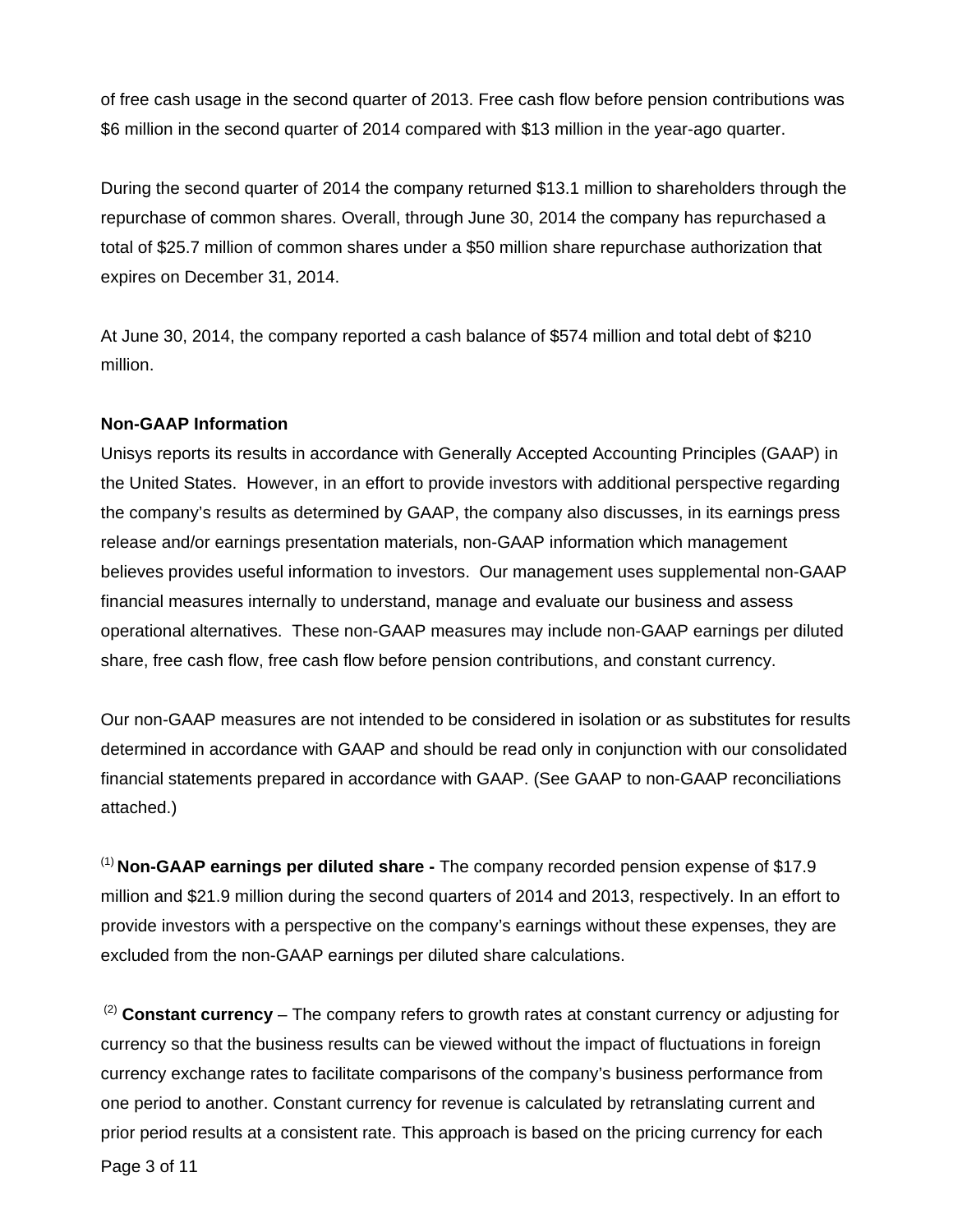country which is typically the functional currency. Generally, when the dollar either strengthens or weakens against other currencies, the growth at constant currency rates will be higher or lower, respectively, than growth reported at actual exchange rates.

 (3) **Free cash flow** – To better understand the trends in our business, we believe that it is helpful to present free cash flow, which we define as cash flow from operations less capital expenditures. Management believes this measure gives investors an additional perspective on cash flow from operating activities in excess of amounts required for reinvestment. Because of the significance of the company's pension funding obligations, free cash flow before pension funding is also provided.

### **Conference Call**

Unisys will hold a conference call today at 5:30 p.m. Eastern Time to discuss its results. The listenonly Webcast, as well as the accompanying presentation materials, can be accessed on the Unisys Investor Web site at www.unisys.com/investor. Following the call, an audio replay of the Webcast, and accompanying presentation materials, can be accessed through the same link.

# **About Unisys**

Unisys is a worldwide information technology company. We provide a portfolio of IT services, software, and technology that solves critical problems for clients. We specialize in helping clients secure their operations, increase the efficiency and utilization of their data centers, enhance support to their end users and constituents, and modernize their enterprise applications. To provide these services and solutions, we bring together offerings and capabilities in outsourcing services, systems integration and consulting services, infrastructure services, maintenance services, and high-end server technology. With approximately 23,000 employees, Unisys serves commercial organizations and government agencies throughout the world. For more information, visit www.unisys.com.

# **Forward-Looking Statements**

Any statements contained in this release that are not historical facts are forward-looking statements as defined in the Private Securities Litigation Reform Act of 1995. Forward-looking statements include, but are not limited to, any projections of earnings, revenues, or other financial items; any statements of the company's plans, strategies or objectives for future operations; statements regarding future economic conditions or performance; and any statements of belief or expectation. All forward-looking statements rely on assumptions and are subject to various risks and uncertainties that could cause actual results to differ materially from expectations. Risks and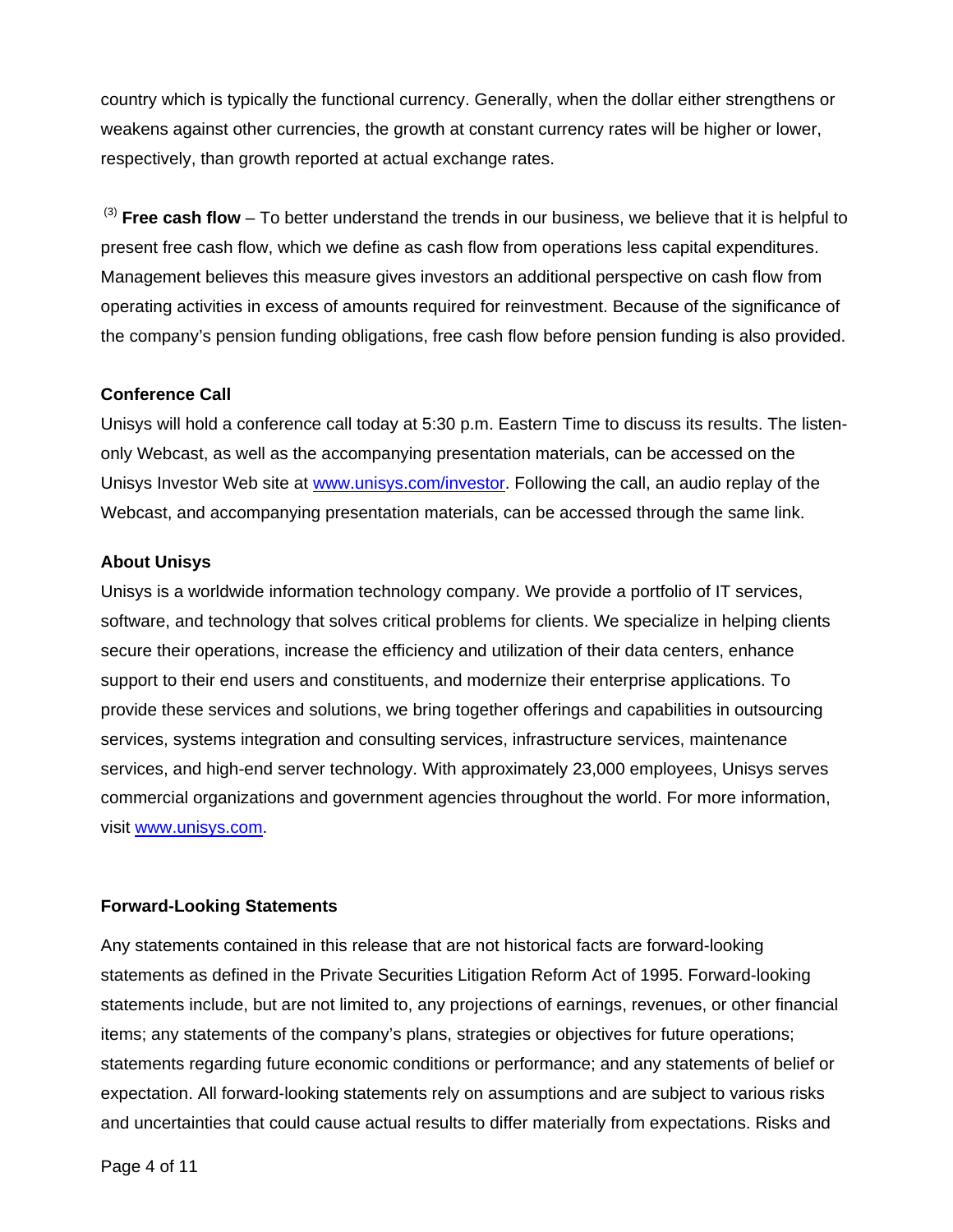uncertainties that could affect the company's future results include the company's ability to drive profitable growth in consulting and systems integration; the company's ability to take on, successfully implement and grow outsourcing operations; market demand for the company's highend enterprise servers and maintenance on those servers; the potential adverse effects of aggressive competition in the information services and technology marketplace; the company's ability to retain significant clients; the company's ability to effectively anticipate and respond to volatility and rapid technological change in its industry; the adverse effects of global economic conditions; the company's significant pension obligations and potential requirements to make significant cash contributions to its defined benefit pension plans; the success of the company's program to reduce costs, focus its global resources and simplify its business structure; the risks that the company's contracts may not be as profitable as expected or provide the expected level of revenues and that contracts with U.S. governmental agencies may subject it to audits, criminal penalties, sanctions and other expenses and fines; the risk that the company may face damage to its reputation or legal liability if its clients are not satisfied with its services or products; the risk that breaches of data security could expose the company to legal liability and could harm its business and reputation; the performance and capabilities of third parties with whom the company has commercial relationships; the risks of doing business internationally when more than half of the company's revenue is derived from international operations; the company's ability to access capital and credit markets to address its liquidity needs; the potential for intellectual property infringement claims to be asserted against the company or its clients; the possibility that pending litigation could affect the company's results of operations or cash flow; the business and financial risk in implementing future dispositions or acquisitions; and the company's consideration of all available information following the end of the quarter and before the filing of the Form 10-Q and the possible impact of this subsequent event information on its financial statements for the reporting period. Additional discussion of factors that could affect the company's future results is contained in its periodic filings with the Securities and Exchange Commission. The company assumes no obligation to update any forward-looking statements.

**####** 

### RELEASE NO.: 0722/9267

Unisys is a registered trademark of Unisys Corporation. Any other brand or product referenced herein is acknowledged to be a trademark or registered trademark of its respective holders.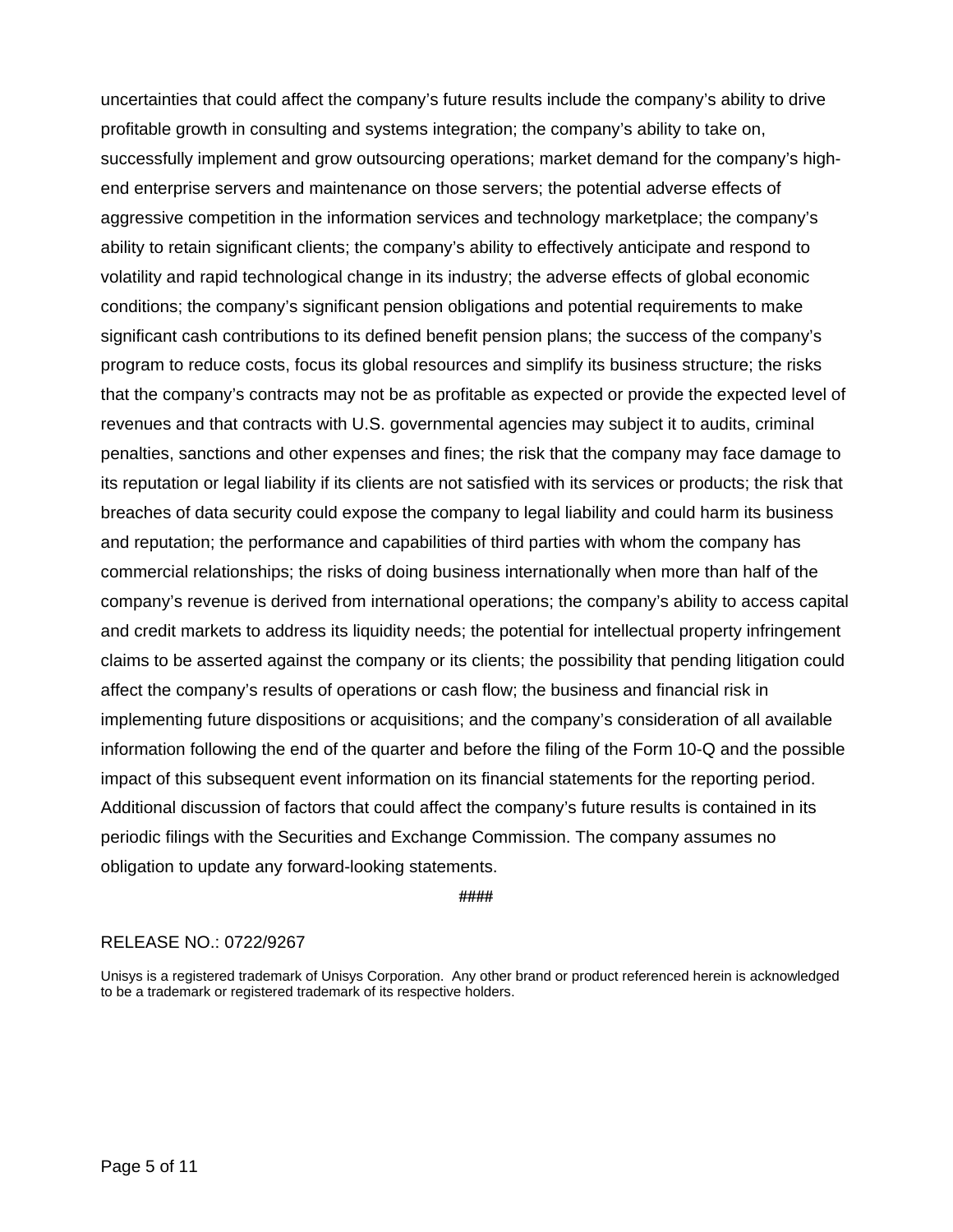#### UNISYS CORPORATION CONSOLIDATED STATEMENTS OF INCOME (Unaudited) (Millions, except per share data)

|                                                                                                                             | Three Months                                                        |                                              | Six Months                                            |                                                                   |
|-----------------------------------------------------------------------------------------------------------------------------|---------------------------------------------------------------------|----------------------------------------------|-------------------------------------------------------|-------------------------------------------------------------------|
|                                                                                                                             |                                                                     | Ended June $30$                              |                                                       | __Ended_June_30_.                                                 |
|                                                                                                                             | $2014$ $-2013$                                                      |                                              | $-2014$ $-2013$                                       |                                                                   |
| Revenue                                                                                                                     |                                                                     |                                              |                                                       |                                                                   |
| Services<br>Technology                                                                                                      | . <u>.</u> .                                                        | $$712.9$ $$739.7$<br>93.5 118.9<br>--------- | $$1,403.8$ $$1,462.7$<br>164.3<br>_________           | 205.8<br>________                                                 |
|                                                                                                                             |                                                                     |                                              | 806.4 858.6 1,568.1 1,668.5                           |                                                                   |
| Costs and expenses<br>Cost of revenue:                                                                                      |                                                                     |                                              |                                                       |                                                                   |
| Services<br>Technology                                                                                                      | .                                                                   | 41.0 43.9<br>---------                       | 600.2 614.0 1,192.4 1,216.8<br>77.5 90.2<br>--------- | --------                                                          |
| Selling, general and                                                                                                        |                                                                     |                                              | 641.2 657.9 1,269.9 1,307.0                           |                                                                   |
| administrative<br>Research and development                                                                                  | 15.8                                                                | 133.6 144.9<br>17.8                          | $272.1$ 287.1<br>30.2                                 | 34.8                                                              |
|                                                                                                                             | _________                                                           |                                              | <u>________</u><br>790.6 820.6 1,572.2 1,628.9        | --------                                                          |
| Operating profit (loss) 15.8 38.0 (4.1) 39.6                                                                                |                                                                     |                                              |                                                       |                                                                   |
| Interest expense<br>Other income (expense), net (2.5) 14.1                                                                  |                                                                     | 2.3 2.6<br>--------                          | $(12.3)$ 9.2<br>---------                             | 4.3 5.3                                                           |
| Income (loss) before<br>income taxes<br>Provision for income taxes 19.9 22.7                                                |                                                                     |                                              | $11.0$ $49.5$ $(20.7)$ $43.5$<br>$35.9$ $44.1$        |                                                                   |
|                                                                                                                             |                                                                     |                                              |                                                       |                                                                   |
| Consolidated net<br>income (loss) (8.9) 26.8 (56.6) (0.6)<br>Net income attributable to<br>noncontrolling interests 3.2 2.3 |                                                                     |                                              |                                                       |                                                                   |
|                                                                                                                             | $\frac{1}{2}$ and $\frac{1}{2}$ and $\frac{1}{2}$ and $\frac{1}{2}$ | ---------                                    | $6.3$ $4.8$<br>---------                              | --------                                                          |
| Net income (loss) attributable                                                                                              |                                                                     |                                              |                                                       |                                                                   |
| to Unisys Corporation $(12.1)$ 24.5 $(62.9)$ $(5.4)$<br>Preferred stock dividend                                            | .                                                                   |                                              | $4.1$ $2.7$ $8.1$<br>---------                        |                                                                   |
| Net income (loss) attributable                                                                                              |                                                                     |                                              |                                                       |                                                                   |
| to Unisys Corporation<br>common shareholders                                                                                | ( \$12.1)<br>========                                               | \$20.4<br>$=$ $=$ $=$ $=$ $=$ $=$ $=$        | ========                                              | $($ \$65.6) (\$13.5)<br>$=$ = = = = = = =                         |
| Earnings (loss) per common share attributable<br>to Unisys Corporation                                                      |                                                                     |                                              |                                                       |                                                                   |
| Basic                                                                                                                       | (5, 24)                                                             | \$.47                                        | $(\$ 1.35)$ $(\$ 0.31)$<br>========                   | <b>EEEEEEEE</b>                                                   |
| Diluted                                                                                                                     | .24)<br>(\$                                                         |                                              | $$.46$ (\$1.35) (\$<br>========                       | .31)<br>$\equiv \equiv \equiv \equiv \equiv \equiv \equiv \equiv$ |
| Shares used in the per share                                                                                                |                                                                     |                                              |                                                       |                                                                   |
| computations (thousands):                                                                                                   |                                                                     |                                              |                                                       |                                                                   |
| Basic<br>Diluted                                                                                                            | 50,843<br>50,843                                                    | 43,780<br>44,195                             | 48,593<br>48,593                                      | 43,918<br>43,918                                                  |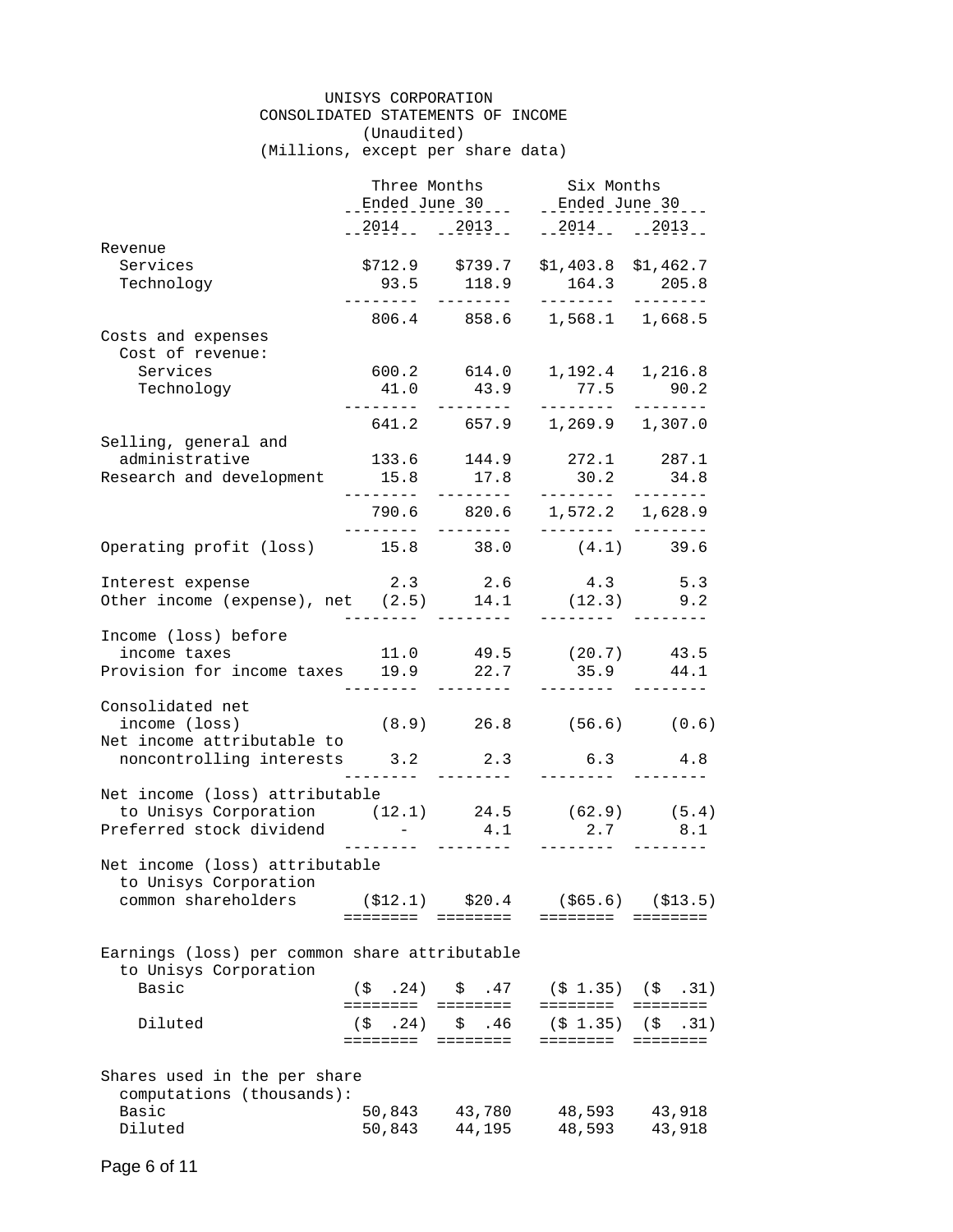#### UNISYS CORPORATION SEGMENT RESULTS (Unaudited) (Millions)

|                                           |                            | Elimi-                 |                     |                     |
|-------------------------------------------|----------------------------|------------------------|---------------------|---------------------|
|                                           | Total                      | nations                |                     | Services Technology |
| Three Months Ended<br>June 30, 2014       |                            |                        |                     |                     |
|                                           |                            |                        |                     |                     |
| Customer revenue                          | \$806.4                    |                        | \$712.9             | \$93.5              |
| Intersegment                              |                            | ( \$13.8)              | 0.1                 | 13.7                |
| Total revenue                             | ________<br>\$806.4        | --------<br>(S13.8)    | --------<br>\$713.0 | --------<br>\$107.2 |
|                                           | ========                   | ========               | ========            | ========            |
| Gross profit percent                      | 20.5%                      |                        | 16.8%               | $50.2$ $%$          |
|                                           | ========                   |                        | ========            | <b>EEEEEEEE</b>     |
| Operating profit                          |                            |                        |                     |                     |
| percent                                   | 2.0%                       |                        | $4.0\%$             | 1.9%                |
|                                           | $=$ = = = = = = =          |                        | ========            | $= = = = = = = = =$ |
| Three Months Ended<br>June 30, 2013 _____ |                            |                        |                     |                     |
| Customer revenue                          | \$858.6                    |                        | \$739.7             | \$118.9             |
| Interseqment                              |                            | ( \$16.9)              | 0.4                 | 16.5                |
|                                           | ---------                  | ---------              | --------            | --------            |
| Total revenue                             | \$858.6                    | (\$16.9)<br>========   | \$740.1<br>======== | \$135.4<br>======== |
|                                           | ========                   |                        |                     |                     |
| Gross profit percent                      | 23.4%<br>$=$ = = = = = = = |                        | 18.2%<br>========   | 59.4%<br>========   |
| Operating profit                          |                            |                        |                     |                     |
| percent                                   | 4.4%                       |                        |                     | $4.0\%$ 23.9%       |
|                                           | ========                   |                        |                     | ========  ========  |
| Six Months Ended<br>June 30, 2014         |                            |                        |                     |                     |
| Customer revenue                          | \$1,568.1                  |                        | \$1,403.8           | \$164.3             |
| Intersegment                              |                            | ( \$23.4)              | 0.3                 | 23.1                |
|                                           | --------                   | ---------              | --------            | --------            |
| Total revenue                             | \$1,568.1                  | ( \$23.4)              | \$1,404.1           | \$187.4             |
|                                           | ========                   | ========               | ========            | <b>EEEEEEEE</b>     |
|                                           |                            |                        |                     |                     |
| Gross profit percent 19.0%                | ========                   |                        | 16.3%<br>========   | 46.9%<br>========   |
| Operating profit                          |                            |                        |                     |                     |
| (loss) percent                            | (0.3)                      |                        | 3.0%                | (8.0)               |
|                                           | ========                   |                        | ========            | $=$ = = = = = = =   |
| Six Months Ended<br>June 30, 2013         |                            |                        |                     |                     |
|                                           |                            |                        |                     |                     |
| Customer revenue                          | \$1,668.5                  |                        | \$1,462.7           | \$205.8             |
| Intersegment                              |                            | ( \$34.2)<br>--------- | 0.9                 | 33.3                |
|                                           |                            |                        | $- - - - - - -$     |                     |
| Total revenue                             | \$1,668.5                  | ( \$34.2)              | \$1,463.6           | \$239.1             |
|                                           | ========                   | ========               | ========            | ========            |
|                                           |                            |                        | 17.8%               |                     |
| Gross profit percent 21.7%                |                            |                        |                     | 53.5%               |
|                                           | ========                   |                        | ========            | $= = = = = = = = =$ |
| Operating profit                          |                            |                        |                     |                     |
| percent                                   | 2.4%                       |                        | 3.5%                | 13.6%               |
|                                           | ========                   |                        | ========            | $=$ = = = = = = =   |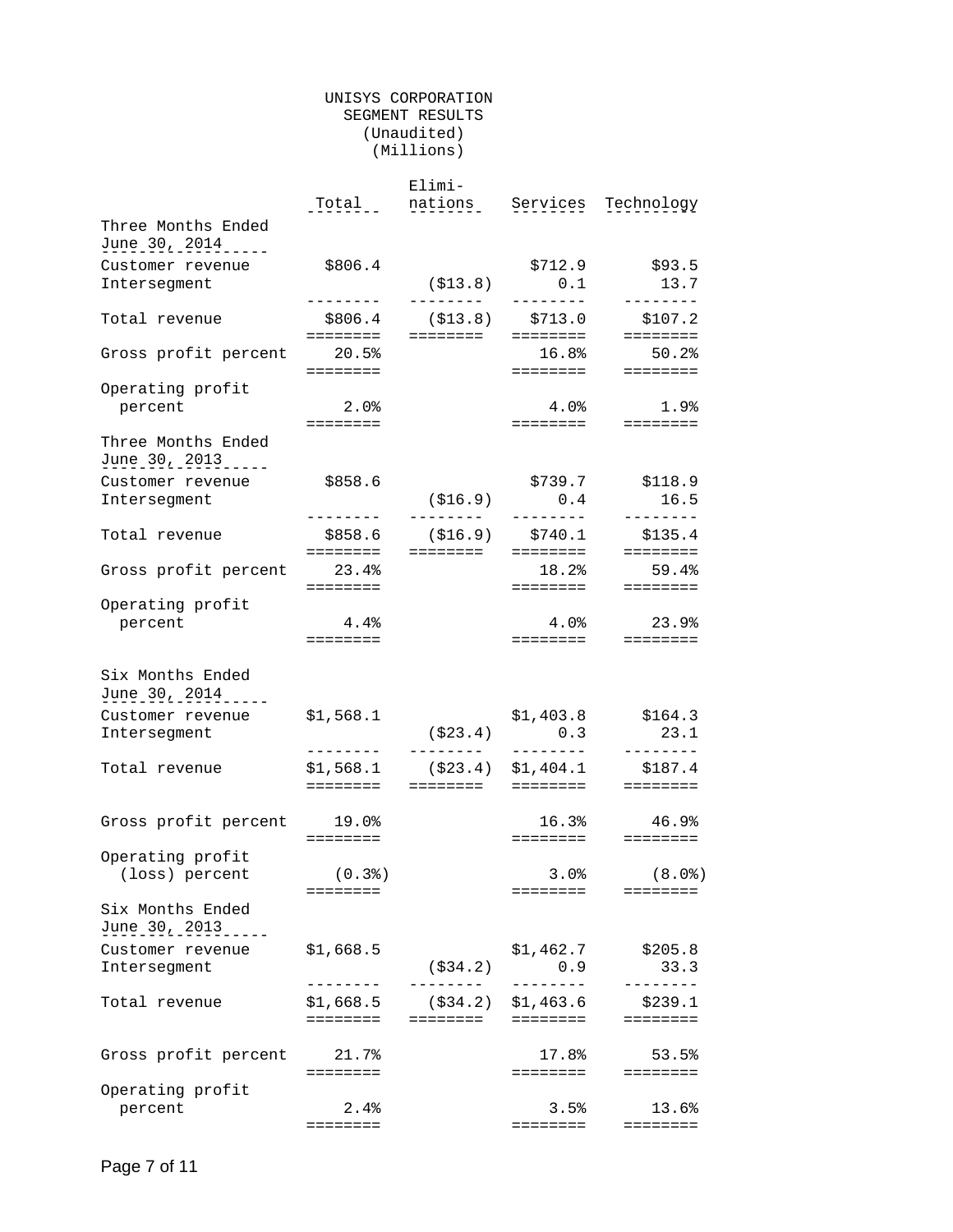#### UNISYS CORPORATION CONSOLIDATED BALANCE SHEETS (Unaudited) (Millions)

|                                                   | 2014                      | June 30, December 31,<br>2013                   |
|---------------------------------------------------|---------------------------|-------------------------------------------------|
| Assets                                            |                           |                                                 |
| Current assets                                    |                           |                                                 |
| Cash and cash equivalents                         | \$574.2                   | \$639.8                                         |
| Accounts and notes receivable, net<br>Inventories | 515.7                     | 683.1                                           |
| Parts and finished equipment                      | 27.2                      | 32.8                                            |
| Work in process and materials                     |                           | 22.5 22.3                                       |
| Deferred income taxes                             | 17.8                      | 24.1                                            |
| Prepaid expense and other                         |                           |                                                 |
| current assets                                    |                           | 144.3 138.7                                     |
| Total                                             | -----------<br>__________ | ----------<br>1,301.7 1,540.8<br>----------     |
| Properties                                        |                           | 1, 136.5 1, 095.5                               |
| Less accumulated depreciation                     |                           |                                                 |
| and amortization                                  | 956.9                     | 920.8                                           |
| Properties, net                                   | 179.6                     | 174.7                                           |
| Outsourcing assets, net                           | 107.2                     | 115.5                                           |
| Marketable software, net                          | 142.3                     | 129.1                                           |
| Prepaid postretirement assets                     | 120.5                     | 83.7                                            |
| Deferred income taxes                             | 121.6                     | 112.3                                           |
| Goodwill                                          | 190.1                     | 188.7                                           |
| Other long-term assets                            |                           | 173.1    165.2<br>----------                    |
| Total                                             |                           | $$2,336.1$ $$2,510.0$<br>==========  ========== |
| Liabilities and deficit                           |                           |                                                 |
| Current liabilities                               |                           |                                                 |
| Notes payable                                     | \$0.1                     | \$0.0                                           |
| Accounts payable                                  | 223.1                     | 246.7                                           |
| Deferred revenue                                  | 351.9                     | 402.4                                           |
| Other accrued liabilities                         | 356.9                     | 375.7                                           |
| Total                                             | .                         | 932.0 1,024.8<br>----------                     |
| Long-term debt                                    | 210.0                     | 210.0                                           |
| Long-term postretirement liabilities              | 1,599.6                   | 1,697.2                                         |
| Long-term deferred revenue                        | 114.1                     | 122.7                                           |
| Other long-term liabilities                       | 108.9                     | 119.2                                           |
| Commitments and contingencies                     |                           |                                                 |
| Total deficit                                     | (628.5)<br>. <u>.</u> .   | (663.9)                                         |
| Total                                             | \$2,336.1<br>==========   | \$2,510.0<br>==========                         |
|                                                   |                           |                                                 |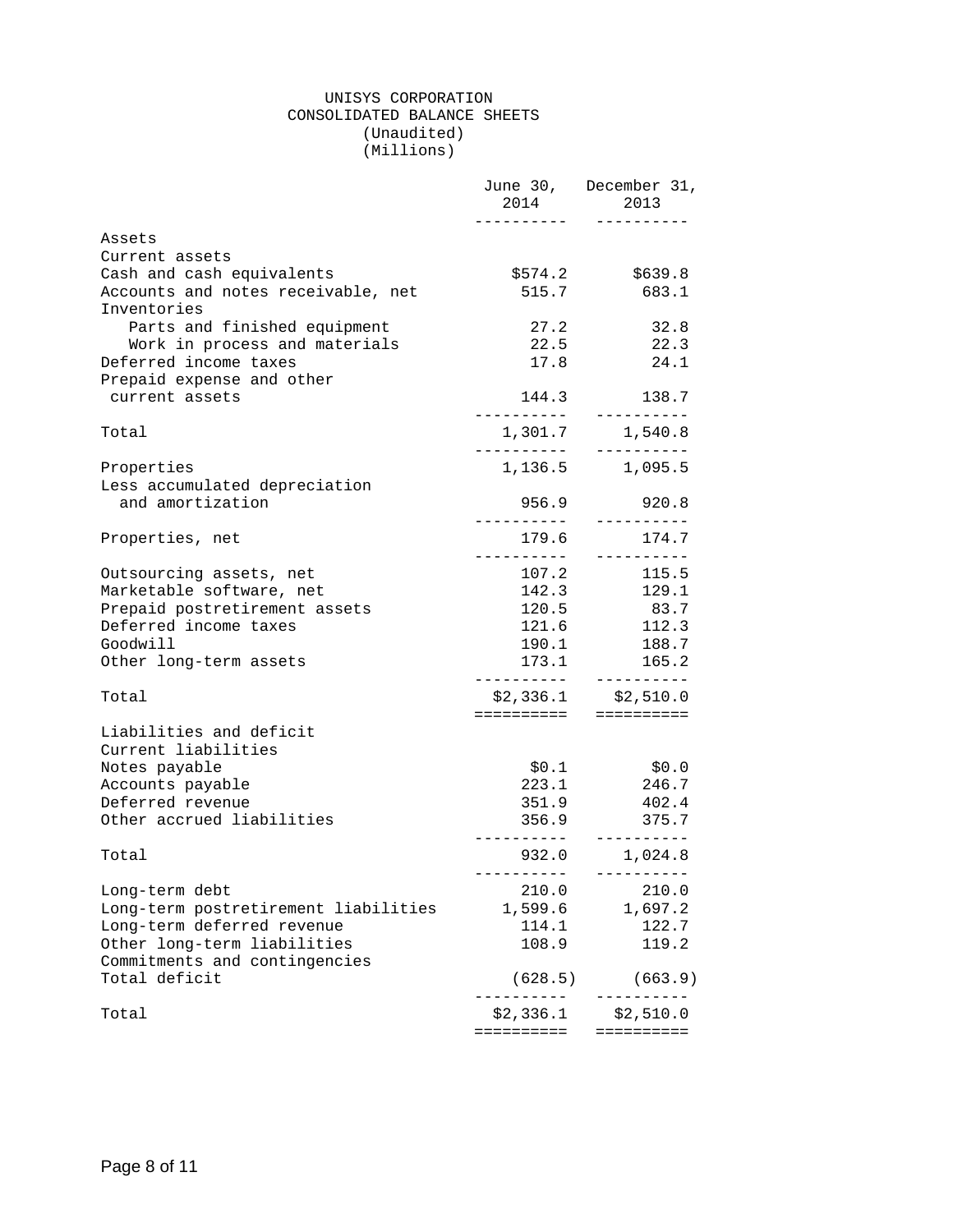#### UNISYS CORPORATION CONSOLIDATED STATEMENT OF CASH FLOWS (Unaudited)

(Millions)

|                                                    | Six Months Ended                                                                                                                                                                                                                                                                                            |                      |
|----------------------------------------------------|-------------------------------------------------------------------------------------------------------------------------------------------------------------------------------------------------------------------------------------------------------------------------------------------------------------|----------------------|
|                                                    | $\frac{June}{2}$ = $\frac{30}{2}$ = $\frac{1}{2}$ = $\frac{1}{2}$ = $\frac{1}{2}$ = $\frac{1}{2}$ = $\frac{1}{2}$ = $\frac{1}{2}$ = $\frac{1}{2}$ = $\frac{1}{2}$ = $\frac{1}{2}$ = $\frac{1}{2}$ = $\frac{1}{2}$ = $\frac{1}{2}$ = $\frac{1}{2}$ = $\frac{1}{2}$ = $\frac{1}{2}$ = $\frac{1}{2}$ = $\frac$ |                      |
|                                                    | $-2014$ $-2013$ *                                                                                                                                                                                                                                                                                           |                      |
| Cash flows from operating activities               |                                                                                                                                                                                                                                                                                                             |                      |
| Consolidated net loss                              |                                                                                                                                                                                                                                                                                                             | $( $56.6)$ $( $0.6)$ |
| Add (deduct) items to reconcile consolidated net   |                                                                                                                                                                                                                                                                                                             |                      |
| loss to net cash provided by operating activities: |                                                                                                                                                                                                                                                                                                             |                      |
| Foreign currency transaction loss                  | 6.3                                                                                                                                                                                                                                                                                                         | 6.5                  |
| Employee stock compensation                        | 9.3                                                                                                                                                                                                                                                                                                         | 8.9                  |
| Depreciation and amortization of properties        | 25.0                                                                                                                                                                                                                                                                                                        | 23.7                 |
| Depreciation and amortization of                   |                                                                                                                                                                                                                                                                                                             |                      |
| outsourcing assets                                 | 29.1                                                                                                                                                                                                                                                                                                        | 25.5                 |
| Amortization of marketable software                | 27.0                                                                                                                                                                                                                                                                                                        | 31.0                 |
| Disposals of capital assets                        | 0.4                                                                                                                                                                                                                                                                                                         | 0.2                  |
| Gain on sale of business                           | (0.7)                                                                                                                                                                                                                                                                                                       |                      |
| Pension contributions                              |                                                                                                                                                                                                                                                                                                             | $(103.1)$ $(61.3)$   |
| Pension expense                                    | 37.4                                                                                                                                                                                                                                                                                                        | 46.0                 |
| Decrease in deferred income taxes, net             | 10.5                                                                                                                                                                                                                                                                                                        | 18.7                 |
| Decrease in receivables, net                       | 170.6                                                                                                                                                                                                                                                                                                       | 33.3                 |
| Decrease in inventories                            | 5.8                                                                                                                                                                                                                                                                                                         | 1.0                  |
| Decrease in accounts payable                       |                                                                                                                                                                                                                                                                                                             |                      |
| and other accrued liabilities                      |                                                                                                                                                                                                                                                                                                             | $(111.9)$ $(83.5)$   |
| Decrease in other liabilities                      |                                                                                                                                                                                                                                                                                                             | $(28.6)$ $(11.0)$    |
| Decrease (increase) in other assets                |                                                                                                                                                                                                                                                                                                             | $2.1$ (8.7)          |
| Other                                              |                                                                                                                                                                                                                                                                                                             |                      |
| Net cash provided by operating activities          | 23.4 30.2                                                                                                                                                                                                                                                                                                   |                      |
|                                                    | --------                                                                                                                                                                                                                                                                                                    | $- - - - - - -$      |
| Cash flows from investing activities               |                                                                                                                                                                                                                                                                                                             |                      |
| Proceeds from investments                          | 2,909.1 2,450.2                                                                                                                                                                                                                                                                                             |                      |
| Purchases of investments                           | $(2,899.0)$ $(2,452.9)$                                                                                                                                                                                                                                                                                     |                      |
| Investment in marketable software                  |                                                                                                                                                                                                                                                                                                             | $(40.3)$ $(29.6)$    |
| Capital additions of properties                    |                                                                                                                                                                                                                                                                                                             | $(29.0)$ $(16.2)$    |
| Capital additions of outsourcing assets            |                                                                                                                                                                                                                                                                                                             |                      |
| Other                                              | $(20.1)$ $(18.3)$<br>---1.6 $(0.6)$                                                                                                                                                                                                                                                                         |                      |
| Net cash used for investing activities             |                                                                                                                                                                                                                                                                                                             | $(77.7)$ (67.4)      |
|                                                    |                                                                                                                                                                                                                                                                                                             |                      |
| Cash flows from financing activities               |                                                                                                                                                                                                                                                                                                             |                      |
| Purchases of common stock                          |                                                                                                                                                                                                                                                                                                             | $(14.0)$ $(11.5)$    |
| Dividends paid on preferred shares                 |                                                                                                                                                                                                                                                                                                             | $(4.0)$ $(8.1)$      |
| Proceeds from exercise of stock options            | 2.8                                                                                                                                                                                                                                                                                                         | 1.2                  |
| Net proceeds from short-term borrowings            | 0.1                                                                                                                                                                                                                                                                                                         | 0.2                  |
| Net cash used for financing activities             | $- - - - -$                                                                                                                                                                                                                                                                                                 |                      |
|                                                    | $(-15.1)$                                                                                                                                                                                                                                                                                                   | $(-18.2)$            |
| Effect of exchange rate changes on cash            |                                                                                                                                                                                                                                                                                                             |                      |
| and cash equivalents                               | $-3.8$                                                                                                                                                                                                                                                                                                      | $-(-24.6)$           |
| Decrease in cash and cash equivalents              | (65.6)                                                                                                                                                                                                                                                                                                      | (80.0)               |
| Cash and cash equivalents, beginning of            |                                                                                                                                                                                                                                                                                                             |                      |
| period                                             | 639.8                                                                                                                                                                                                                                                                                                       | 655.6                |
| Cash and cash equivalents, end of period           | \$574.2                                                                                                                                                                                                                                                                                                     | \$575.6              |
|                                                    |                                                                                                                                                                                                                                                                                                             |                      |

\*Certain components of net cash provided by operating activities were changed to present pension expense separately, consistent with the 2014 presentation.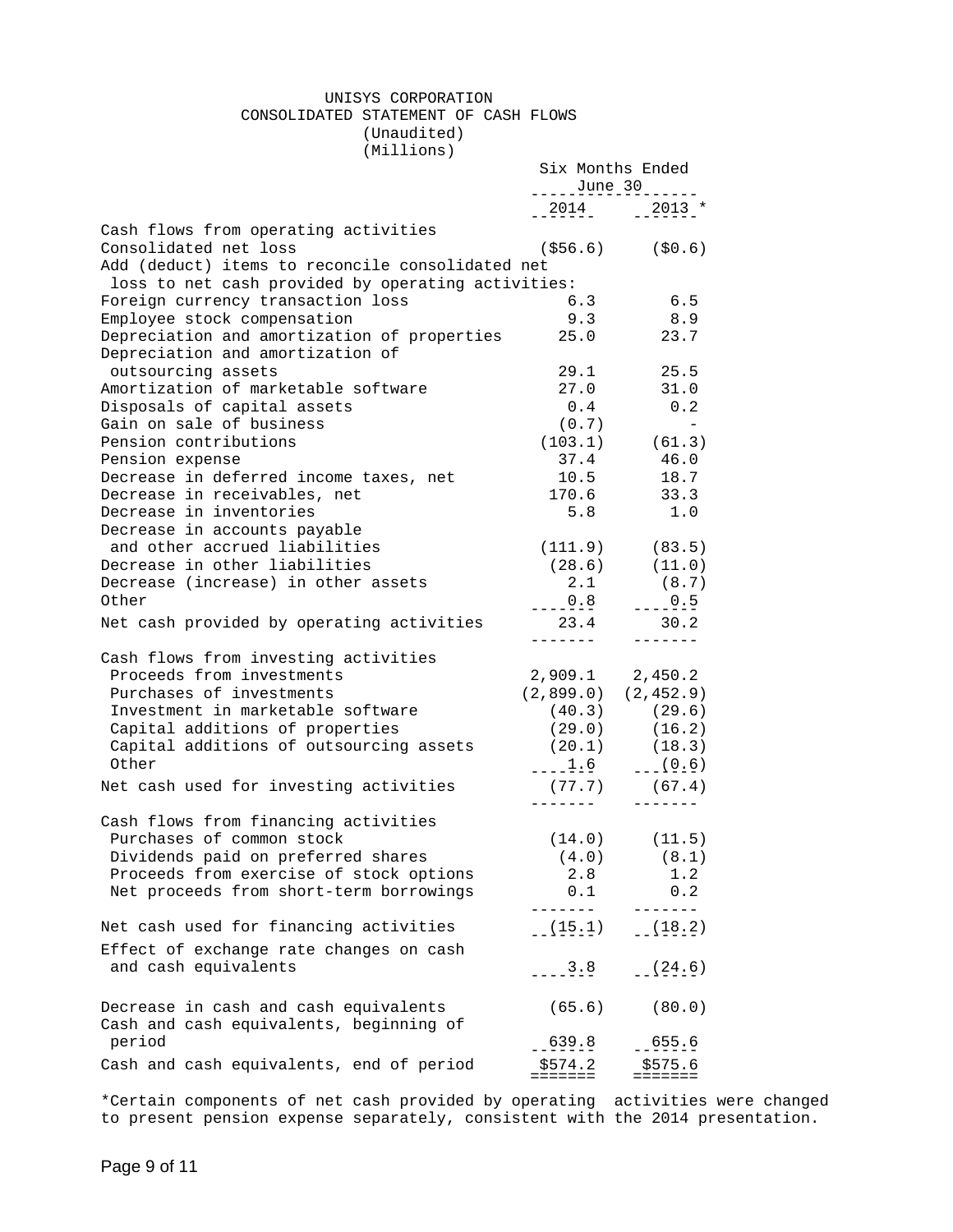(1) UNISYS CORPORATION RECONCILIATION OF SELECTED GAAP MEASURES TO NON-GAAP MEASURES (Unaudited) (Millions, except per share data) Three Months Six Months Ended June 30 Ended June 30 ----------------- -----------------  $-2014$   $-2013$   $-2013$   $-2014$   $-2013$ GAAP net income (loss) attributable to Unisys Corporation common shareholders (\$12.1) \$20.4 (\$65.6) (\$13.5) Pension expense, net of tax 17.9 21.9 37.2 44.2 -------- -------- -------- -------- Non-GAAP net income (loss) attributable to Unisys Corporation common shareholders 5.8 42.3 (28.4) 30.7 Add preferred stock dividend 0.0 4.1 0.0 8.1 -------- -------- -------- -------- Non-GAAP net income (loss) attributable to Unisys Corporation for diluted earnings per share \$5.8 \$46.4 (\$28.4) \$38.8 ======== ======== ======== ======== Weighted average shares (thousands) 50,843 43,780 48,593 43,918 Plus incremental shares from assumed conversion: Employee stock plans  $260$  415 0 449 Preferred stock  $0 \qquad 6,913 \qquad 0 \qquad 0$ GAAP adjusted weighted average shares 51,103 51,108 48,593 44,367 ======== ======== ======== ======== Diluted earnings (loss) per share GAAP basis GAAP net income (loss) attributable to Unisys Corporation for diluted earnings per share (\$12.1) \$20.4 (\$65.6) (\$13.5) Divided by adjusted weighted average shares 50,843 44,195 48,593 43,918 GAAP earnings (loss) per diluted share (\$ .24) \$ .46 (\$ 1.35) (\$ .31) ======== ======== ======== ======== Non-GAAP basis Non-GAAP net income (loss) attributable to Unisys Corporation for diluted earnings per share  $$5.8$  \$46.4 (\$28.4) \$30.7 Divided by Non-GAAP adjusted weighted average shares 51,103 51,108 48,593 44,367 Non-GAAP earnings (loss) per diluted share \$ .11 \$ .91 (\$ .58) \$ .69 ======== ======== ======== ========